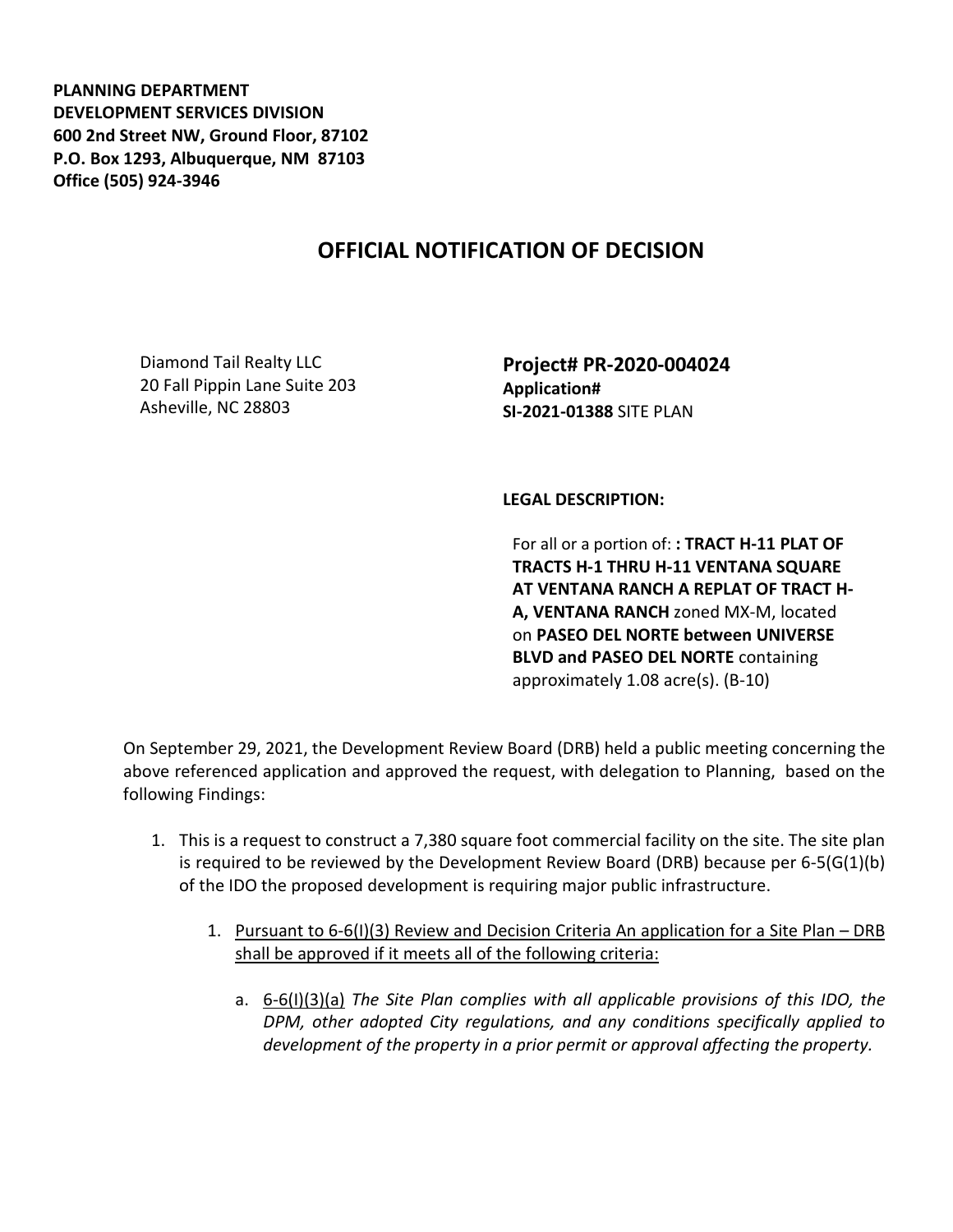Official Notice of Decision Project # PR-2020-004024 Application# SI-2021-01388 Page 2 of 3

> The dimensions, parking, landscaping/screening, and façade design meet/exceed the IDO requirements. The proposed mixed-use facility is set back in accordance with the requirements of the MX-M zone district. The 24-foot maximum height of the proposed facility is less than the 65-foot maximum permitted building height. The Site Plan includes 12,083 square feet of landscaping where 6,015 square feet is required. The Site Plan includes 41 parking spaces where 30 parking spaces are required. The ground floor windows, primary entrance, awnings over the windows (providing shade and protection from the weather), three-dimensional cornice, and wall plane of the building element surrounding the storefront system are in accordance with the Façade Design Requirements.

*b.* 6-6(I)(3)(b) *The City's existing infrastructure and public improvements, including but not limited to its street, trail, drainage, and sidewalk systems, have adequate capacity to serve the proposed development, and any burdens on those systems have been mitigated to the extent practicable.* 

The site has access to a full range of urban services including utilities, roads and emergency services. A traffic impact study (TIS) was not required for this project.

*c.* 6-6(I)(3)(c) *If the subject property is within an approved Master Development Plan, the Site Plan shall meet any relevant standards in the Master Development Plan in addition to any standards applicable in the zone district the subject property is in.*

The subject property is not located within an approved Master Development Plan, therefore this criterion does not apply.

- 2. An Infrastructure List was approved with this Site Plan. A recorded Infrastructure Improvements Agreement (IIA) must be submitted.
- 3. The proposed development is permitted within the MX-M zone district.

## **Conditions:**

- 1. This Site Plan is valid 7 years from DRB approval (9/29/2021). An extension may be requested prior to the expiration date.
- 2. Final sign off is delegated to Planning for the Solid Waste signature and recorded IIA.
- 3. The applicant will obtain final sign off from Planning by December 29, 2021 or the case may be scheduled for the next DRB hearing and could be denied her the DRB Rules of Procedure.